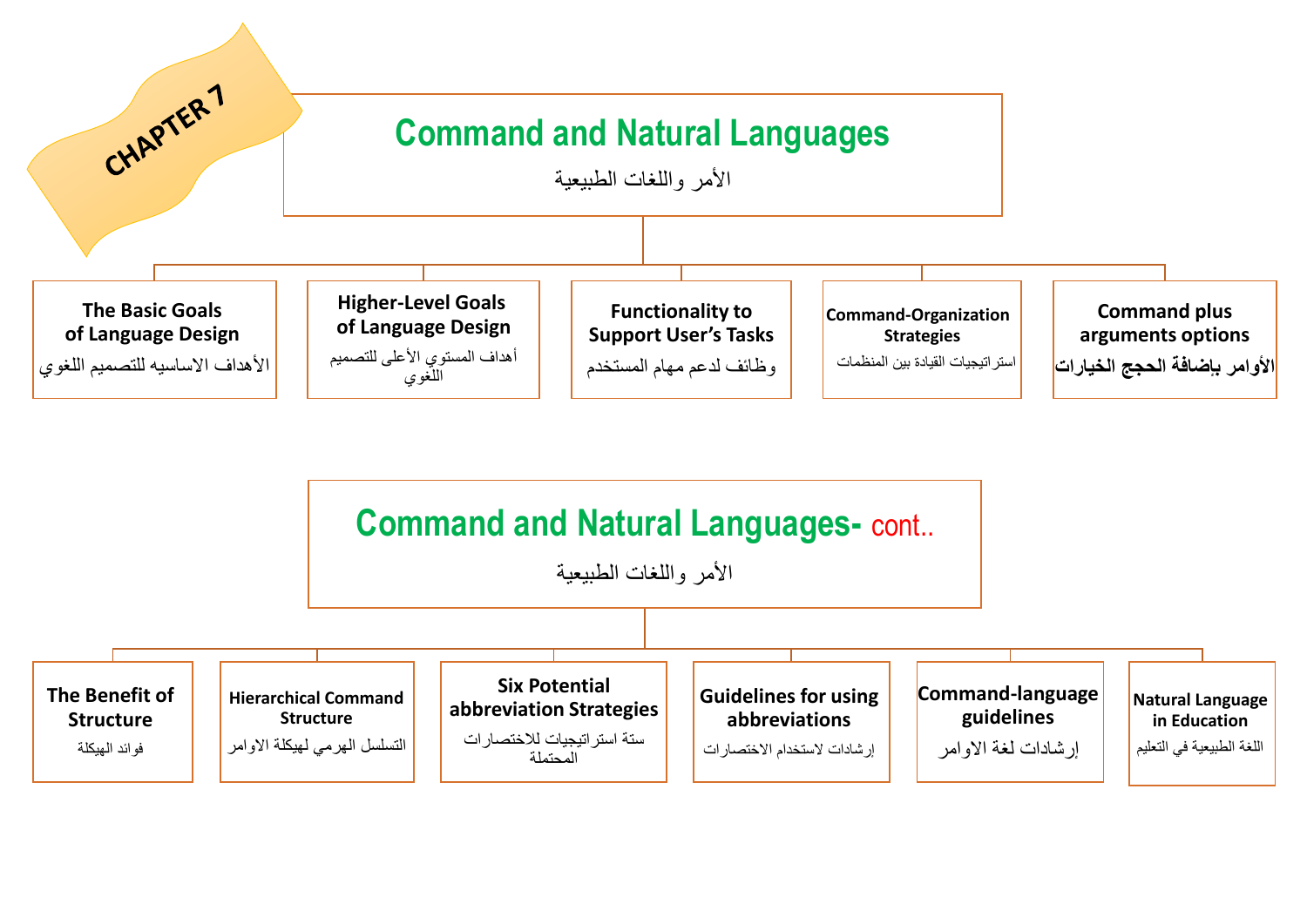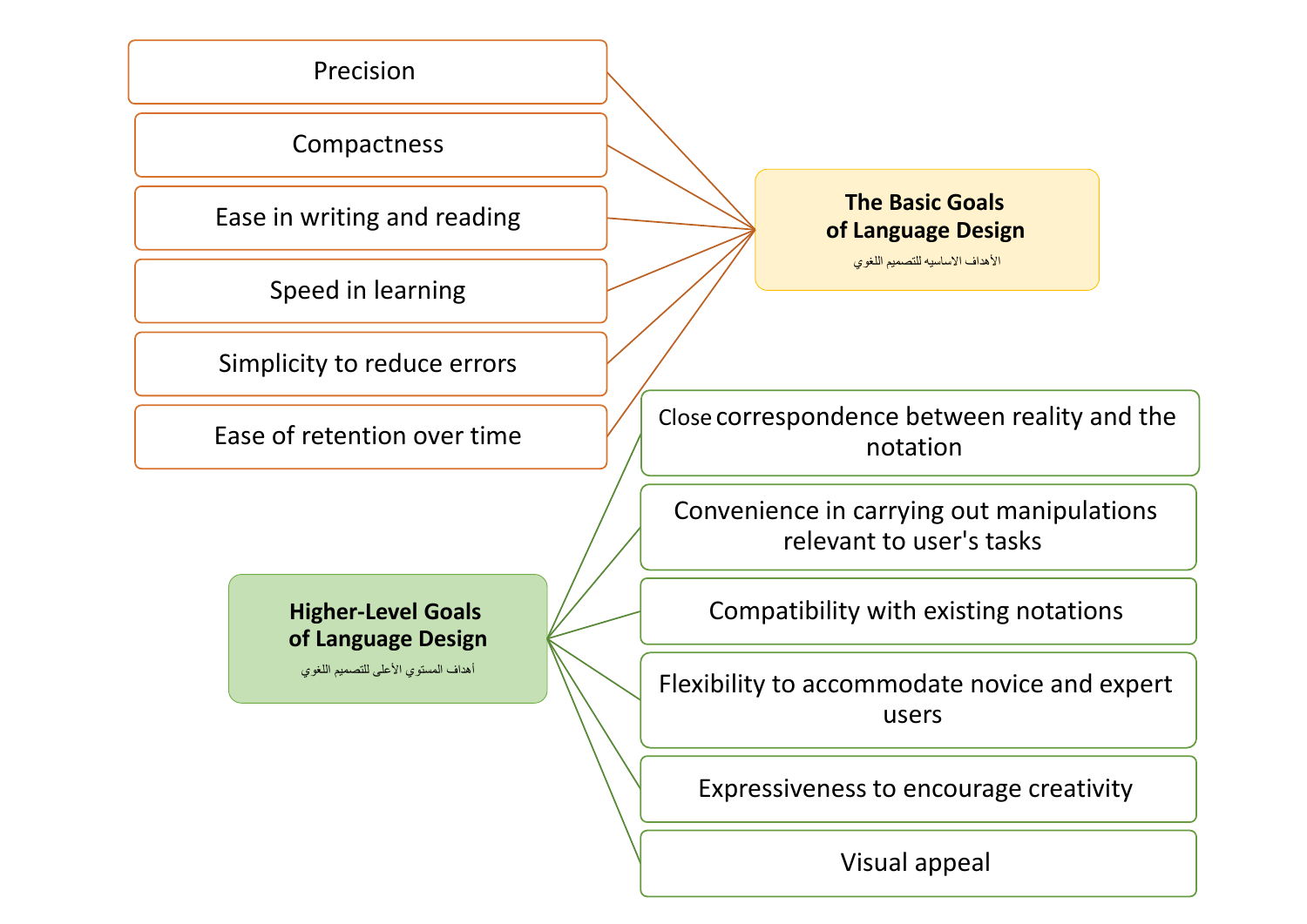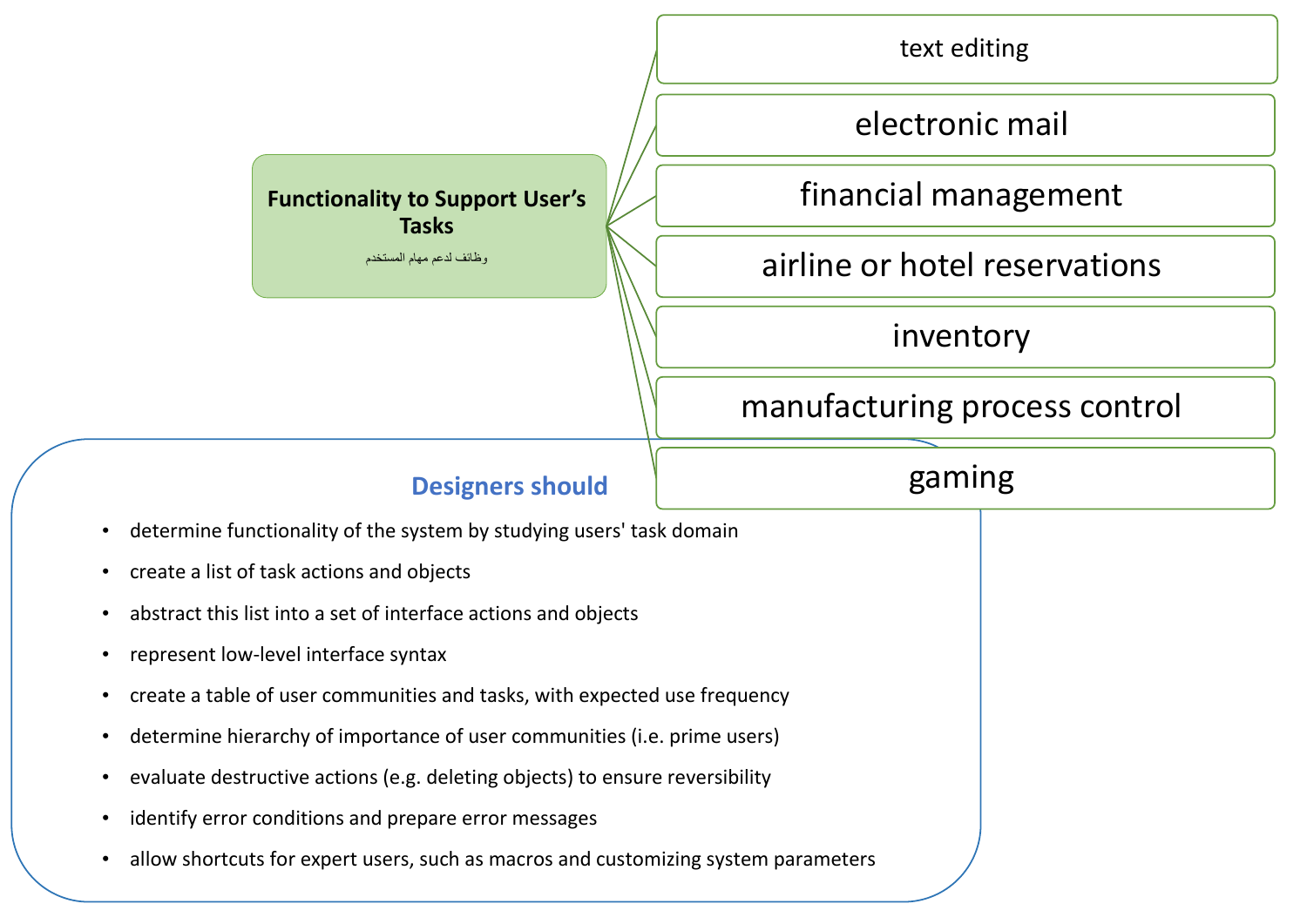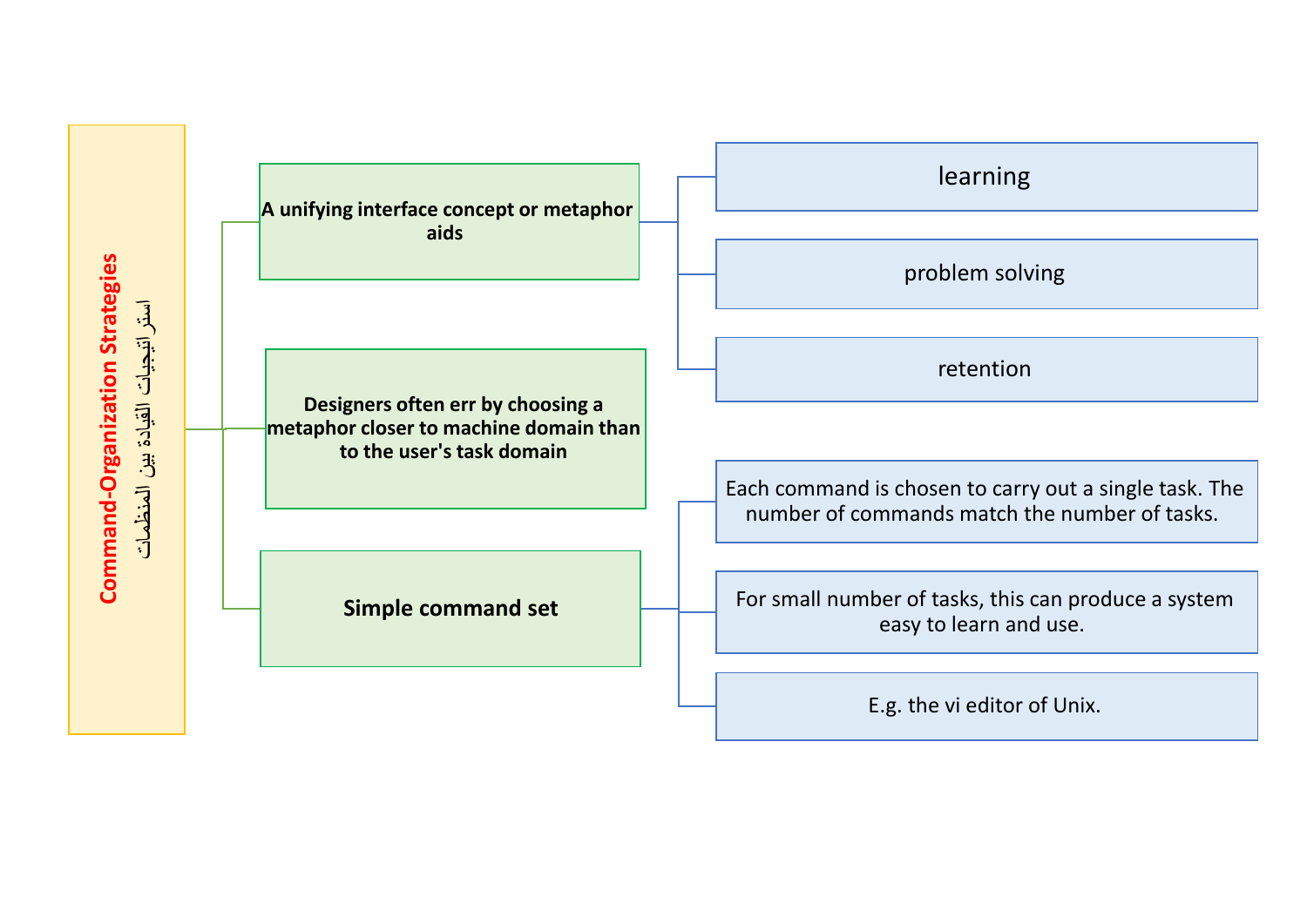COPY FILEA, FILEB

DELETE FILEA

**Follow each command by one or more arguments that indicate objects to be manipulated, e.g.** 

**PRINT FILEA, FILEB, FILEC Keyword labels for arguments are helpful for some and are present prints are helpful for some users, e.g. COPY FROM=FILEA TO=FILEB.** 

**Commands may also have options to indicate special cases, e.g.:** 

**Error rates and the need for extensive training increase with the number of possible options.** 

PRINT/3,HQ FILEA

PRINT (3, HQ) FILEA

PRINT FILEA -3, HQ

**Command plus arguments options األوامر بإضافة الحجج الخيارات**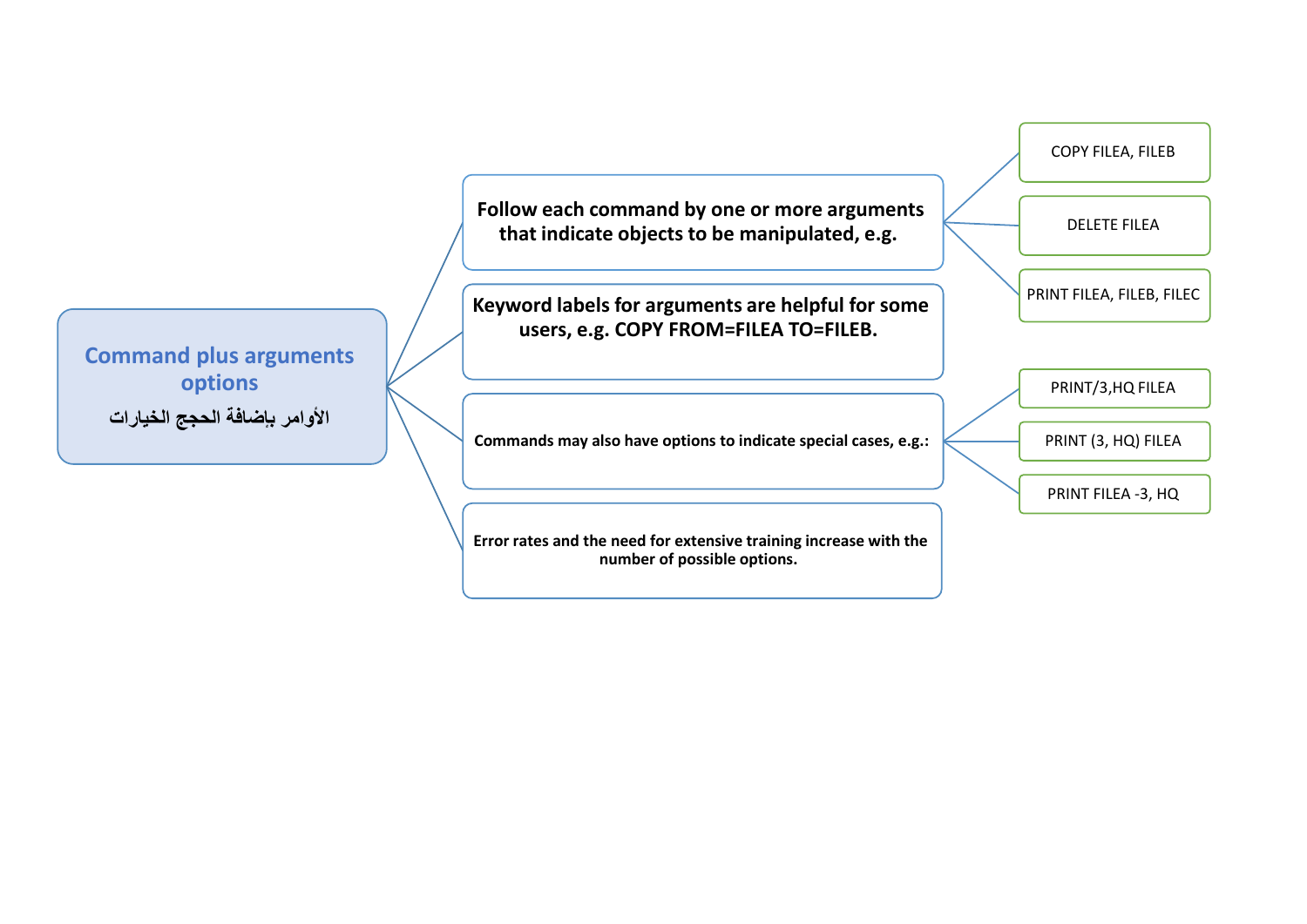

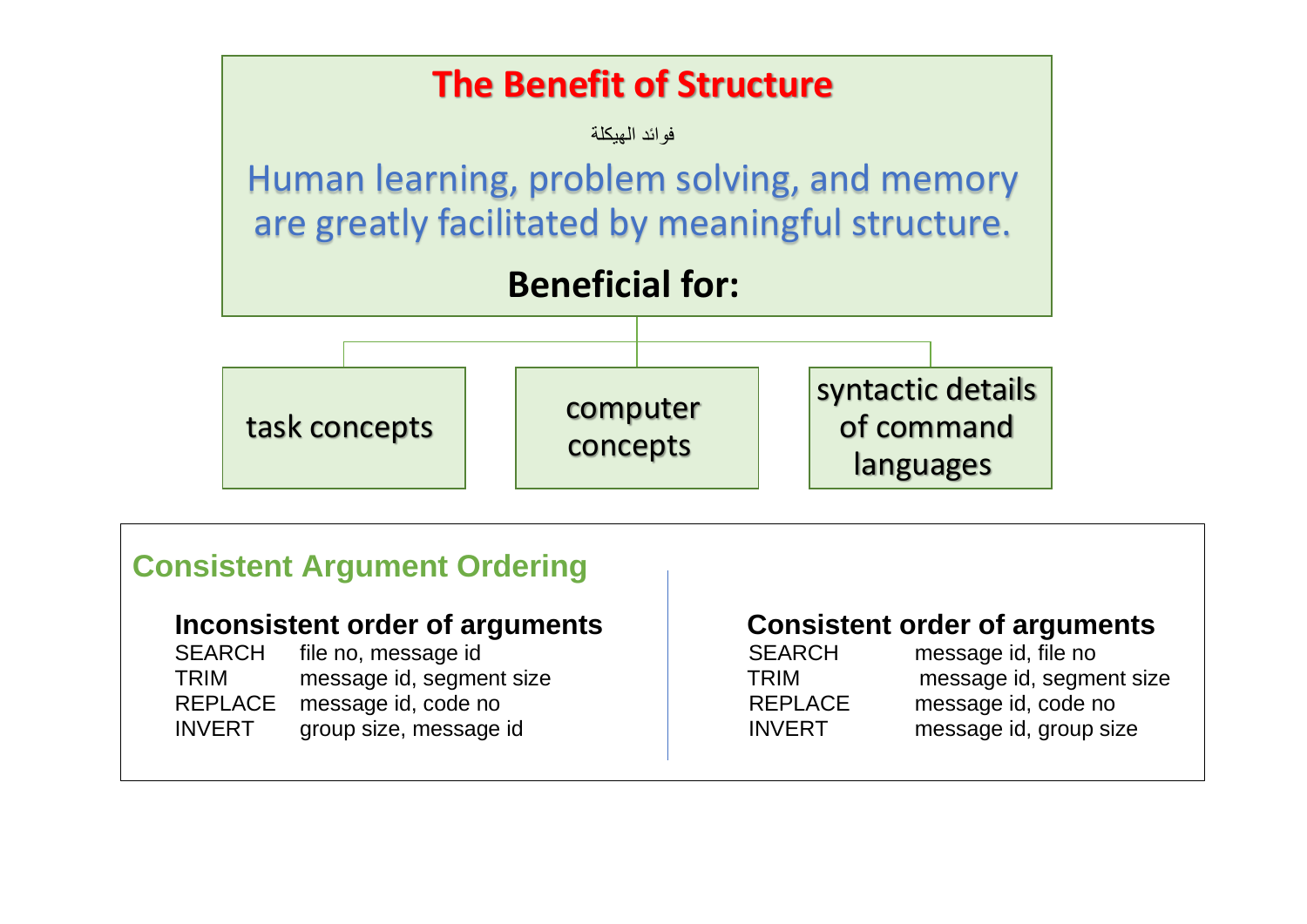

The full set of commands is organized into a tree structure

 $5x3x4 = 60$  tasks with 5 command names and 1 rule of formation

| <b>Action</b>  | <b>Object</b> | <b>Destination</b> |  |
|----------------|---------------|--------------------|--|
| <b>CREATE</b>  | File          | File               |  |
| <b>DISPLAY</b> | Process       | Local printer      |  |
| <b>REMOVE</b>  | Directory     | Screen             |  |
| <b>COPY</b>    |               | Remote printer     |  |
| <b>MOVE</b>    |               |                    |  |

# **Symbols versus Keywords**

Command structure affects performance

| <b>Symbol Editor</b> | <b>Keyword Editor</b>      |
|----------------------|----------------------------|
| FIND:/TOOTH/;-1      | <b>BACKWARD TO "TOOTH"</b> |
| LIST:10              | LIST 10 LINES              |
| RS:/KO/,/OK/;*       | CHANGE ALL "KO" TO "OK"    |

|                          | <b>Percentage of</b><br><b>Task Completed</b> |                | Percentage of<br><b>Erroneous Commands</b> |                |
|--------------------------|-----------------------------------------------|----------------|--------------------------------------------|----------------|
|                          | <b>Symbol</b>                                 | <b>Keyword</b> | <b>Symbol</b>                              | <b>Keyword</b> |
| Inexperienced users      | 28                                            | 42             | 19.0                                       | 11.0           |
| Familiar users           | 43                                            | 62             | 18.0                                       | 6.4            |
| <b>Experienced users</b> | 74                                            | 84             | 9.9                                        | 5.6            |

## **Naming and Abbreviations**

There is often a lack of consistency or obvious strategy for construction of command abbreviations.

**Specificity Versus Generality** 

| Infrequent, discriminating words            | insert     | delete     |
|---------------------------------------------|------------|------------|
| Frequent, discriminating words              | add        | remove     |
| Infrequent, nondiscriminating words         | amble      | perceive   |
| Frequent, nondiscriminating words           | walk       | view       |
| General words (frequent, nondiscriminating) | alter      | correct    |
| Nondiscriminating nonwords (nonsense)       | <b>GAC</b> | <b>MIK</b> |
| Discriminating nonwords (icons)             | abc-adbc   | abc-ab     |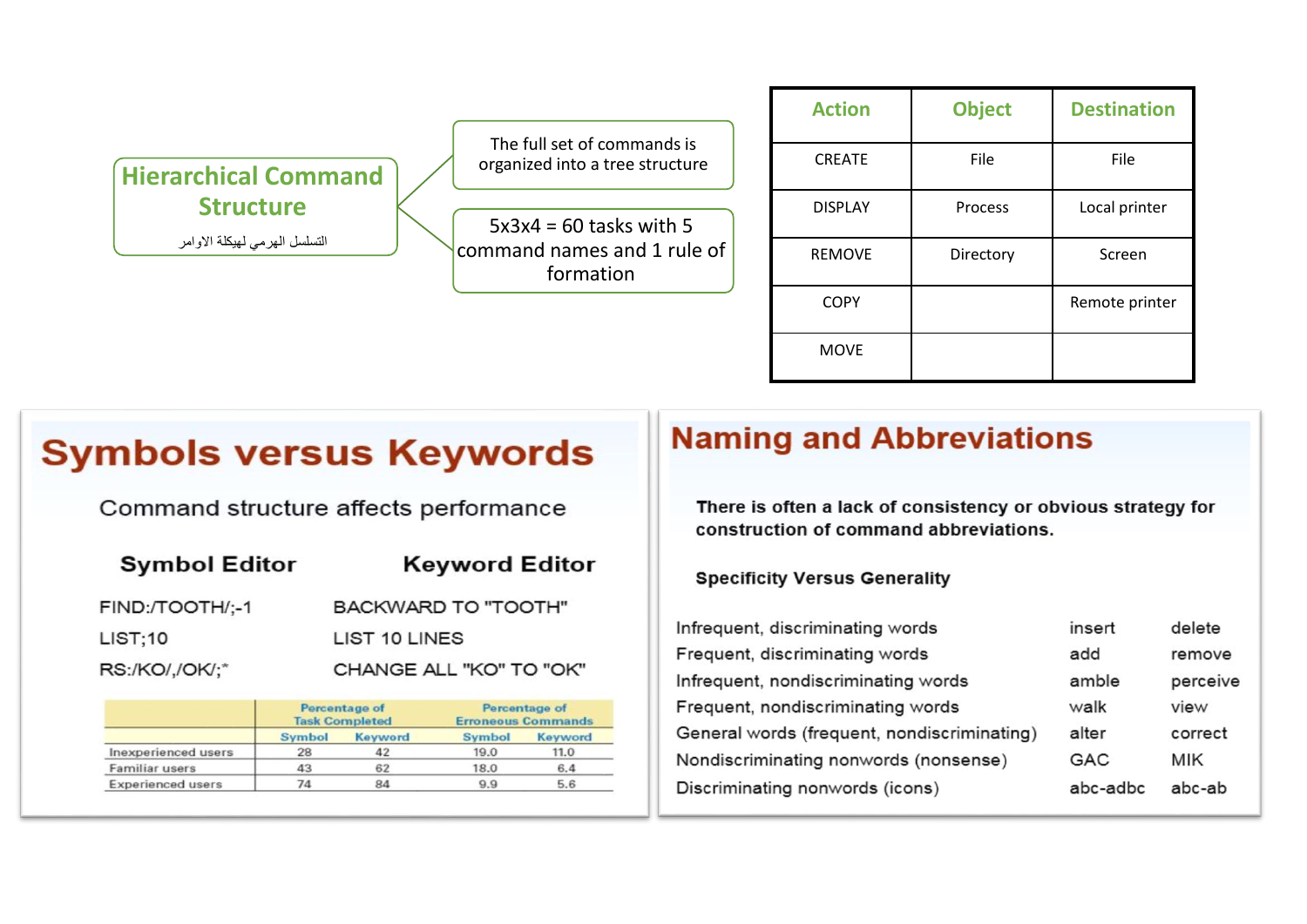**Simple truncation: The first, second, third, etc. letters of each command.** 

**Vowel drop with simple truncation: Eliminate vowels and use some of what remains.** 

### **Six Potential abbreviation Strategies**

ستة استراتيجيات لالختصارات المحتملة

**First and last letter: Since the first and last letters are highly visible, use them.** 

**First letter of each word in a phrase: Use with a hierarchical design plan.** 

**Standard abbreviations from other contexts: Use familiar abbreviations.** 

**Phonics: Focus attention on the sound.** 

### **Guidelines for using abbreviations**

إر شادات لاستخدام الاختصار ات

#### **Ehrenreich and Porcu (1982) offer this set of guidelines:**

- A *simple* primary rule should be used to generate abbreviations for most items; a *simple* secondary rule should be used for those items where there is a conflict.
- Abbreviations generated by the secondary rule should have a marker (for example, an asterisk) incorporated in them.
- The number of words abbreviated by the secondary rule should be kept to a minimum.
- Users should be familiar with the rules used to generate abbreviations.
- Truncation should be used because it is an easy rule for users to comprehend and remember. However, when it produces a large number of identical abbreviations for different words, adjustments must be found.
- Fixed-length abbreviations should be used in preference to variable-length ones.
- Abbreviations should not be designed to incorporate endings (ING, ED, S).
- Unless there is a critical space problem, abbreviations should not be used in messages generated by the computer and read by the user.